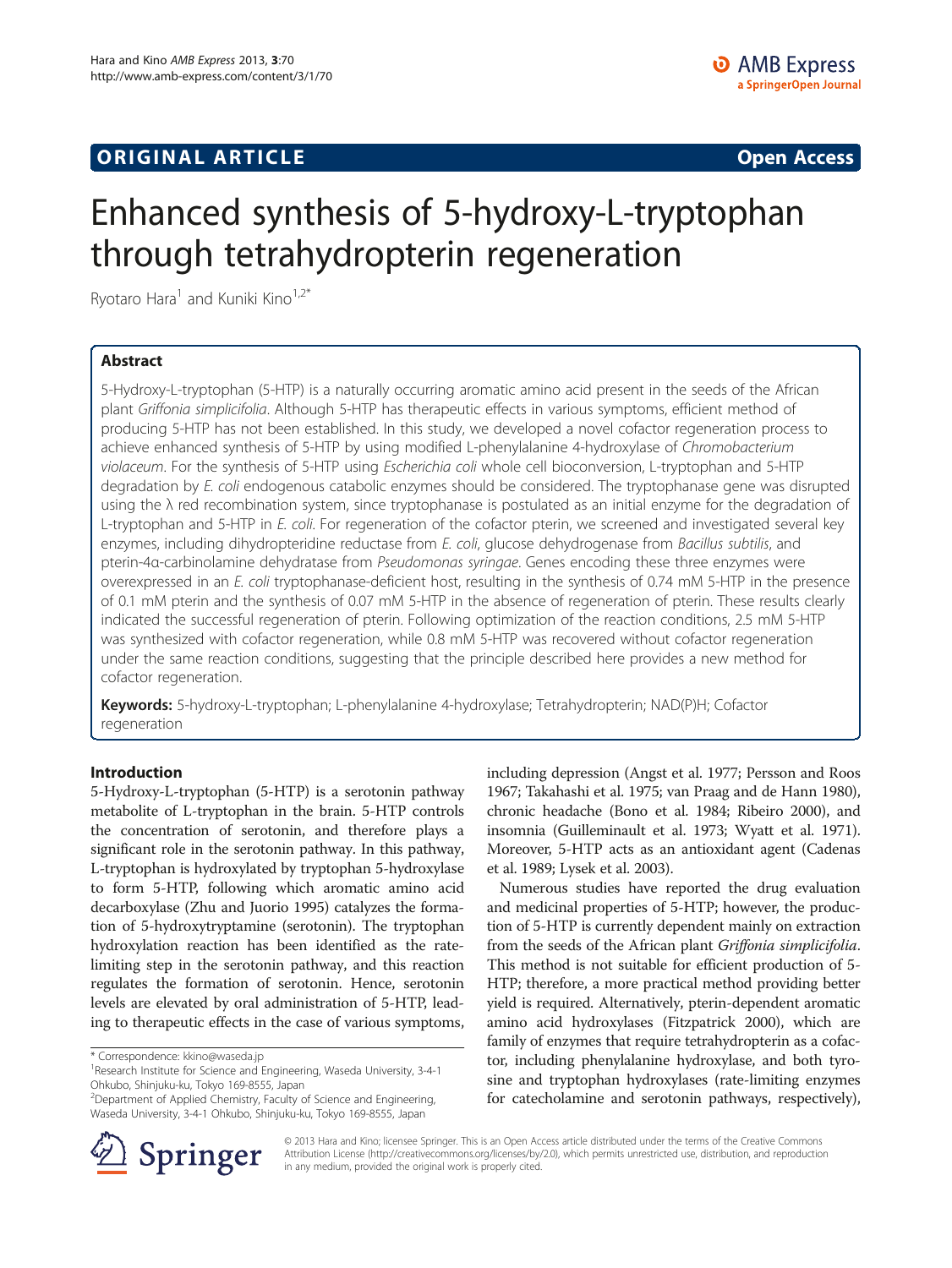have been identified as candidates capable of efficiently synthesizing hydroxy aromatic amino acids. These enzymes are widely distributed throughout vertebrate species, and the human pterin-dependent aromatic amino acid hydroxylases in particular have been well elucidated. Tryptophan 5-hydroxylase is capable of efficiently synthesizing 5-HTP via the hydroxylation of L-tryptophan; however, this method is not suitable for industrial use due to low hydroxylation activity and poor stability when expressed both in prokaryotes and eukaryotes (Wang et al. [2002\)](#page-6-0). In contrast, some prokaryotes, such as Chromobacterium violaceum (Nakata et al. [1979;](#page-6-0) Onishi et al. [1991\)](#page-6-0) and Pseudomonas aeruginosa (Zhao et al. [1994](#page-6-0)), also produce L-phenylalanine 4-hydroxylase, but tryptophan 5-hydroxylase is not found in any of these microbes.

L-Phenylalanine 4-hydroxylase from C. violaceum (CviPAH) can hydroxylate the C-5 position of L-tryptophan as well as the C-4 position of L-phenylalanine (Fujisawa and Nakata [1987](#page-6-0); Nakata et al. [1979](#page-6-0); Pember et al. [1987](#page-6-0)). However, the hydroxylation rate of L-tryptophan is relatively lower than that of L-phenylalanine  $(-0.4\%)$ . In our previous study, we performed structurebased rational designing of CviPAH, and the resulting mutant enzyme, CviPAH-L101Y-W180F, exhibited a 5.2 fold higher  $k_{\text{cat}}$  value than the wild-type enzyme during L-tryptophan hydroxylation (Kino et al. [2009](#page-6-0)). This enzyme reaction should have high potential for practical production of 5-HTP because no by-products are formed, and the substrate, L-tryptophan, is available through industrial microbial fermentation performed using metabolically engineered Corynebacterium gluta-micum (58 g/L) (Ikeda and Katsumata [1999\)](#page-6-0) and Escherichia coli (54.6 g/L) (Azuma et al. [1993\)](#page-6-0), both of which provide excellent yield. However, CviPAH-L101Y-W180F still requires pterin as a cofactor for enzyme activity, which is similar to the requirements of other types of aromatic amino acid hydroxylases. We attempted to regenerate the cofactor to overcome this problem, since pterin is an expensive compound. Here, we report the development of an enhanced L-tryptophan hydroxylation process coupled with regeneration of the cofactors pterin and NAD(P)H. Pterin biosynthesis and regeneration are observed in mammals; therefore, we cloned and reconstructed the corresponding enzymes derived from various microorganisms in E. coli with the aim of developing an enhanced enzymatic selective synthesis method for the production of 5-HTP.

# Materials and methods

# Chemicals and strains

6,7-Dimethyl-5,6,7,8-tetrahydropterine  $(DMPH_4)$  hydrochloride was purchased from Sigma (St. Louis, MO). All other chemicals were of the highest analytical grade available. Bacillus subtilis ATCC 23857 and genomic DNA of Pseudomonas syringae ATCC BAA-978D were obtained from American Type Culture Collection.

## Disruption of the chromosomal tnaA gene in E. coli

E. coli BL21(DE3) tnaA<sup>–</sup> was constructed using the  $\lambda$ Red recombination system (Datsenko and Wanner [2000](#page-6-0)). A deletion cassette for *tnaA* gene, which encodes tryptophanase, was amplified by PCR using FRT-PKGgb2-neo-FRT (Gene Bridges; Heidelberg, Germany) as template DNA and the following primers: forward 1 (5′- TGTAATATTCACAGGGATCACTGTAATTAAAATAA ATGAAGGATTATGTAAATTAACCCTCACTAAAGG GCG-3′) and reverse 1 (5′-TGTAGGGTAAGAGAGT GGCTAACATCCTTATAGCCACTCTGTAGTATTAA TAATACGACTCACTATAGGGCTC-3′). KOD -plus-DNA polymerase (Toyobo; Osaka, Japan) was used, and the PCR program was as follows: 94°C for 2 min and 25 cycles each of 94°C for 20 s, 60°C for 15 s, and 68°C for 2 min. According to the manufacturer's recommendation, mutant strains were selected and transferred onto Luria Bertani agar (10 g/L Bacto Tryptone, 5 g/L Bacto Yeast Extract, 10 g/L NaCl and 15 g/L Bacto Agar) containing 30 μg/mL kanamycin, and the resulting tnaA-deficient mutant was collected and used as a host for the subsequent experiments. Degradation of L-tryptophan and 5-HTP was performed in a reaction mixture containing 100 mM HEPES-NaOH buffer (pH 7.5), 5 mM Ltryptophan, 0.1 mM DMPH<sub>4</sub>, 0.1 mM FeSO<sub>4</sub>, 50 mM D-glucose,  $1\%$  (v/v) Triton X-100, and E. coli whole cells (OD<sub>660</sub> = 50) in a total volume of 1 mL.

# Construction of expression vectors

The gene encoding PAH-L101Y-W180F was amplified by PCR using the following primers: forward 2 (5′-AT ATACATATGAACGACCGCGCCGACTTTGTGGTGC-3′; the Nde I site is underlined) and reverse 2 (5′- TTCATCTCGAGATTAGACGTCTTCGGTATCCGC CCATCC-3′; the Xho I site is underlined) from pEPAH-L101Y-W180F (Kino et al. [2009\)](#page-6-0). The gene encoding pterin-4α-carbinolamine dehydratase (PCD, GenBank Protein ID: AAZ35428) was amplified using the following primers: forward 3 (5′-AATAGCCATGGG TACCTTGAATCAAGCCCATTGCG-3′; the Nco I site is underlined) and reverse 3 (5′-AATATGTCGACATTAT TTGCGGCCTTCGGCGCCACTG-3′; the Sal I site is underlined) from the chromosomal DNA of P. syringae. The amplified genes were inserted into the corresponding restriction site of pETDuet-1 (Novagen; Madison, Wl). The resulting plasmid was labeled pEDPCD-PAH-L101Y-W180F and used for the expression of PCD and PAH-L101Y-W180F genes in E. coli. The gene encoding dihydropteridine reductase (DPR, GenBank Protein ID: AAC73679) was amplified by PCR using the following primers: forward 4 (5′-TCATTATCATATGGATATCA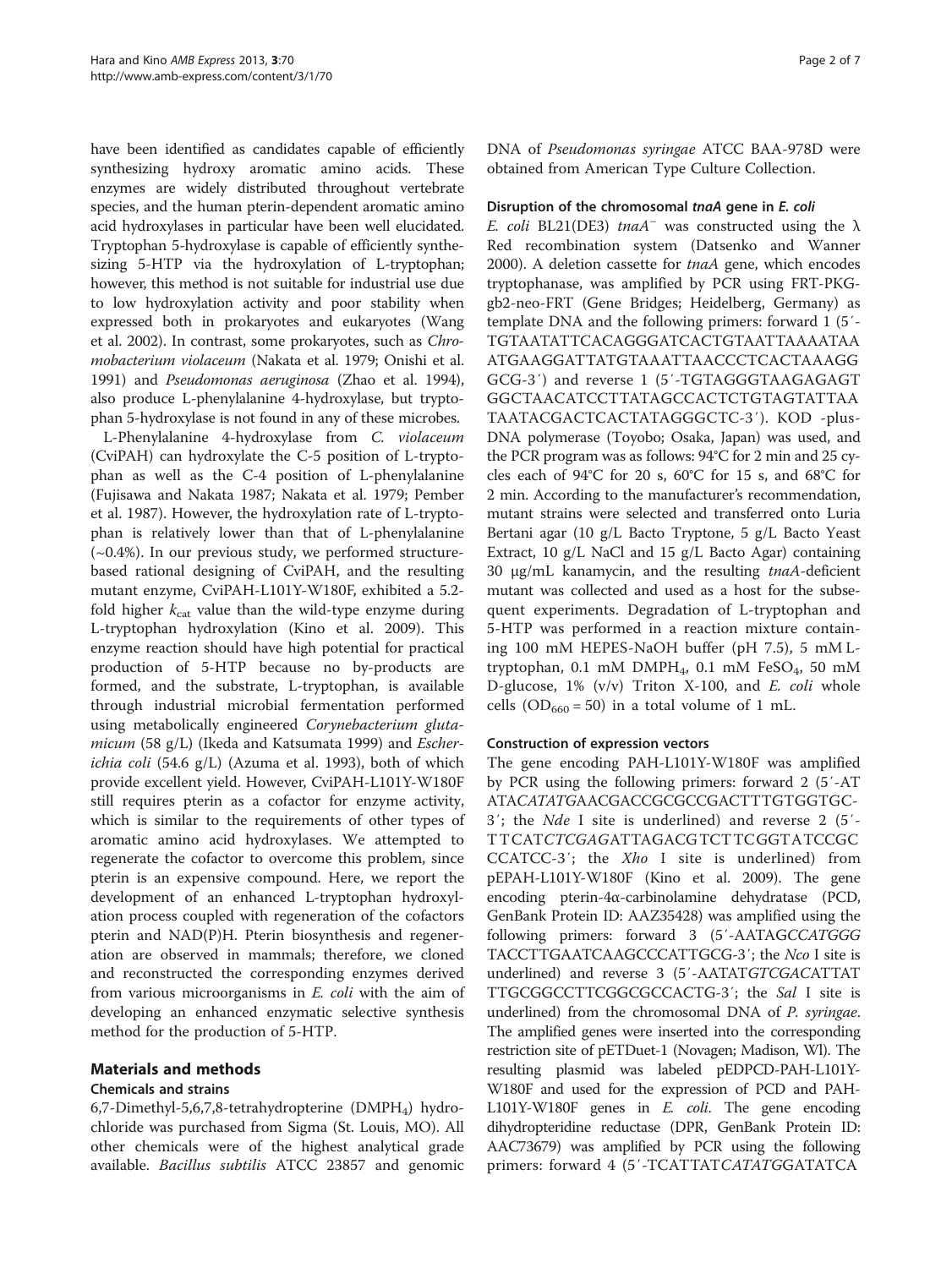TTTCTGTCGCCTTAAAGCGT-3′; the Nde I site is underlined) and reverse 4 (5′- TGTAATAGCTCGAG TTTACACTTCGGTTAAGGTGATGTTTTGCG-3′; the Xho I site is underlined) from the chromosomal DNA of E. coli K-12 MG1655. The glucose dehydrogenase (GDH, GenBank Protein ID: CAB12201) gene was amplified using the following primers: forward 5 (5′-CTA TAGAATTCGTATCCGGATTTAAAAGGAAAAG-3′; the EcoR I site is underlined) and reverse 5 (5′-ATTATGTC GACATTAACCGCGGCCTGCCTGGAATGAAG-3′; the Sal I site is underlined) from the chromosomal DNA of B. subtilis. The amplified genes were inserted into the corresponding restriction site of pACYCDuet-1 (Novagen). The resulting plasmid was labeled pAGDH-DPR and was used for the expression of GDH and DPR genes in E. coli.

# Preparation of recombinant E. coli BL21(DE3) tnaA<sup>-</sup> expressing PAH-L101Y-W180F, PCD, DPR and GDH genes

E. coli BL21(DE3) tnaA– harboring pEDPCD-PAH-L101Y-W180F and pAGDH-DPR was cultivated at 37°C in LB medium containing 50 μg/mL ampicillin and 30 μg/mL chloramphenicol. Isopropyl-β-D-thiogalactopyranoside (IPTG) was added to the culture when the  $OD_{660}$  reached 0.5, to a final concentration of 0.1 mM, and the cells were then cultivated at 25°C with shaking. After a 20-h induction period, E. coli BL21(DE3) harboring plasmids were harvested by centrifugation at  $5,000 \times g$ for 5 min at 4°C. The cell pellet was washed twice with 200 mM HEPES-NaOH buffer (pH 8.0) and resuspended in the same buffer. To confirm the expression of enzymes, SDS-PAGE analysis was carried out on supernatant of disrupted cells.

# Synthesis of 5-HTP thorough cofactor regeneration

5-HTP was synthesized in a reaction mixture containing 100 mM HEPES-NaOH buffer (pH 8.0), 5 mM L-tryptophan, DMPH<sub>4</sub> at different concentrations, 0.1 mM FeSO<sub>4</sub>, 50 mM D-glucose, 1% (v/v) Triton X-100, and E. coli whole cells  $(OD_{660} = 50)$  in a total volume of 1 mL. The reaction was performed at 30°C. After the reaction, cells were removed by centrifugation at  $20,000 \times g$  for 5 min at 4°C. The concentration of 5-HTP in the reaction mixture was determined by high performance liquid chromatography as described previously (Kino et al. [2009](#page-6-0)).

# Results

# Construction of the E. coli BL21(DE3) tnaA– strain

During the production of 5-HTP, the endogenous metabolic enzymes of E. coli (e.g., tryptophanase) degrade L-tryptophan to indole, pyruvate, and ammonia; and 5-HTP is degraded to 5-hydroxyindole, pyruvate, and ammonia (Nakazawa et al. [1972a](#page-6-0); Nakazawa et al. [1972b](#page-6-0); Watanabe and Snell [1972\)](#page-6-0). We also confirmed the degradation of 5-HTP as well as of L-tryptophan in the wild-type E. coli whole cell reaction (Figure 1), and then attempted to delete the gene encoding tryptophanase (tnaA), which is the enzyme that initially degrades L-tryptophan, to overcome these drawbacks.

To prevent the degradation of L-tryptophan and 5- HTP, the tnaA gene of E. coli BL21 (DE3) was disrupted using the Red/ET recombination system. Consequently, the degradation of L-tryptophan and 5-HTP was clearly inhibited by disruption of the tnaA gene of E. coli (Figure 1), suggesting that this host strain contributes to enhance 5-HTP production.

# Synthesis of 5-HTP catalyzed by PAH without DMPH $_A$ regeneration

To achieve L-tryptophan hydroxylation using PAH-L101Y-W180F, it is necessary to add the coenzyme DMPH4 to the reaction mixture. Using E. coli BL21 (DE3) tnaA– whole cells expressing only PAH-L101Y-W180F gene, 5-HTP was synthesized in the presence of  $0.1-5$  mM DMPH<sub>4</sub> and was observed to increase with increase in the concentration of  $DMPH_4$  up to 18%  $(0.9 \text{ mM})$  at 5 mM DMPH<sub>4</sub>, indicating that synthesis of 5-HTP is coenzyme DMPH<sub>4</sub>-dependent. We also attempted to develop higher yield synthesis of 5-HTP by reduced addition of DMPH<sub>4</sub>.

# Effect of coexpression of the DPR, GDH, and PCD genes

To construct  $DMPH_4$  regeneration through oxidationreduction reactions, two plasmids were constructed: pEDPCD-PAH-L101Y-W180F and pAGDH-DPR. Both

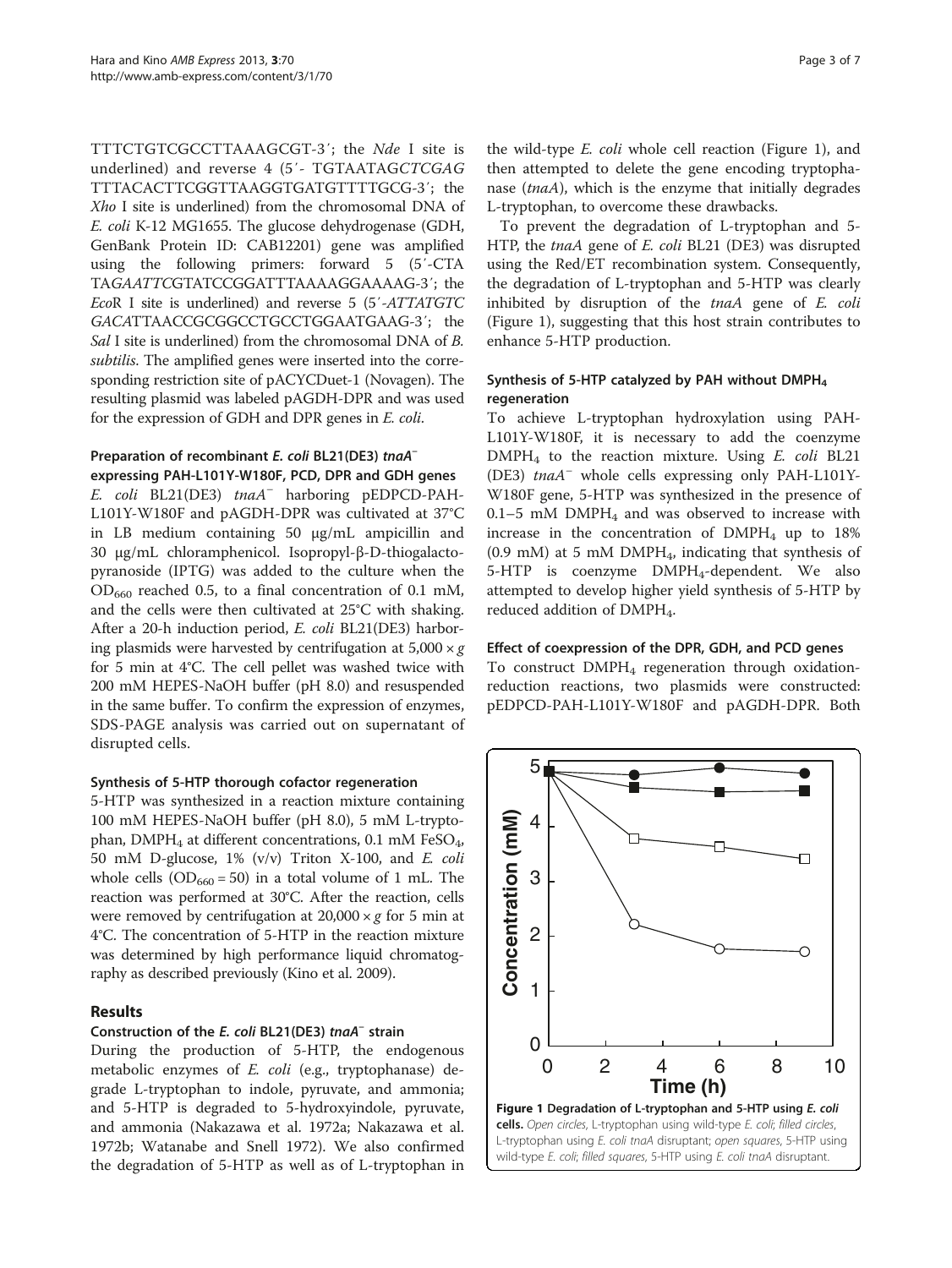plasmids were introduced into E. coli BL21(DE3) tnaA<sup>-</sup>, and the genes encoding PAH-L101Y-W180F, PCD, DPR, and GDH were coexpressed in the same E. coli cells. SDS-PAGE analysis revealed that all of enzymes were successfully expressed in *E. coli* compared to negative control (Figure 2). Hence, we applied this strain as a catalyst for L-tryptophan hydroxylation using a whole cell reaction (Figure [3](#page-4-0)).

In order to initially regenerate  $DMPH_4$  from 6,7-dimethyl-5,6,7,8-dihydropterine (DMPH<sub>2</sub>), which is an oxidized form of DMPH<sub>4</sub>, DPR from *E. coli* K-12 (Vasudevan et al. [1988](#page-6-0)) and PAH-L101Y-W180F were coexpressed in the same  $E$ . coli cells. DPR was selected for DMPH<sub>4</sub> regeneration because it exhibits tetrahydropterin-dependent NAD(P)H oxidoreductase activities. This approach resulted in an increase in 5-HTP synthesis compared to that obtained with PAH-L101Y-W180F alone with 0.1 mM DMPH4 (Figure [4](#page-4-0)). Furthermore, 0.35 mM 5-HTP was synthesized in the presence of DPR with only 0.1 mM  $DMPH_4$ , suggesting that DPR served as a  $DMPH_4$  regeneration enzyme.

To further accelerate  $DMPH_4$  regeneration using  $E$ . coli endogenous NAD(P)H, it is necessary to regenerate  $NAD(P)H$  from  $NAD(P)^+$  in the E. coli cell. For  $NAD(P)$ H regeneration, GDH from B. subtilis was selected since it serves as a cofactor in NAD(P)H regeneration.



Figure 2 SDS-PAGE analysis of soluble proteins in E. coli cells. Lanes 1, molecular mass standards with size indicated; 2, soluble protein of E. coli expressing heterologous genes; 3, soluble protein of E. coli (negative control). Triangles indicate as follows: filled, L-phenylalanine 4-hydroxylase; dark gray, glucose dehydrogenase; light gray, dihydropteridine reductase; open, pterin-4α-carbinolamine dehydratase.

Moreover, GDH has high specific activity and prefers NADP+ over NAD<sup>+</sup> (Yun et al. [2005](#page-6-0)). Similarly, DPR prefers NADPH over NADH. Thus, the genes encoding GDH, DPR, and PAH-L101Y-W180F were coexpressed in E. coli BL21(DE3) tnaA<sup>-</sup>. The coexpression of the GDH gene, in addition to the PAH-L101Y-W180F and DPR genes in E. coli, led to a 1.6-fold increase in 5-HTP as compared to that for the PAH-L101Y-W180F and DPR genes alone, suggesting that NAD(P)H regeneration stimulated DMPH<sub>4</sub> regeneration.

During human pterin regeneration, aromatic amino acid hydroxylation is followed by the conversion of pterin to pterine-4α-carbinolamine. Pterine-4α-carbinolamine is subsequently converted to dihydropteridine, and DPR catalyzes the reduction of dihydropteridine to tetrahydropterin. In this process, PCD catalyzes the dehydration of pterine-4α-carbinolamine to produce dihydropteridine. However, pterine-4α-carbinolamine is affected by a nonenzymatic rearrangement with opening of the pyridine ring, yielding the 7-substituted pterin (Davis et al. [1991](#page-6-0); Schallreuter et al. [1994](#page-6-0)). Additionally, in the absence of PCD, 7-substituted pterin is formed and competes with the natural cofactor tetrahydropterin for PAH, leading to a critically reduced hydroxylation rate (Davis et al. [1991](#page-6-0)). Therefore, to accelerate  $DMPH_4$  regeneration and increase the 5-HTP yield, more PCD was added and the corresponding gene was coexpressed in E. coli BL21(DE3) tnaA<sup>-</sup>. The results of this approach indicated a nearly 11fold (0.74 mM) increase in the synthesis yield of 5-HTP when compared to samples lacking cofactor regeneration (Figure [4](#page-4-0)).

Optimization of reaction conditions for synthesis of 5-HTP Enhanced synthesis of 5-HTP was investigated using PAH-L101Y-W180F, and an oxidation-reduction enzyme process for  $DMPH_4$  regeneration was established. It was then necessary to optimize the reaction conditions using E. coli whole cells with the four enzymes coexpressed in the same E. coli cell.

Effects of pH and temperature on 5-HTP synthesis were examined over a range of pH values (pH 5–10) and temperatures (20–50°C). The maximal yield of 5-HTP was obtained at pH 8.0 and 30°C (Figure [5](#page-5-0)).

Finally, the effects of  $DMPH_4$  concentration (0.1–5 mM) on 5-HTP synthesis were determined at optimal pH and temperature. The molar yield of 5-HTP reached 50% when DMPH4 exceeded 3 mM (Figure [6\)](#page-5-0).

# **Discussion**

In the present study, we developed a novel cofactor regeneration system for L-tryptophan hydroxylation to synthesize 5-HTP. In this coupling system of pterin and NAD(P) H regeneration, 5-HTP was synthesized in quantities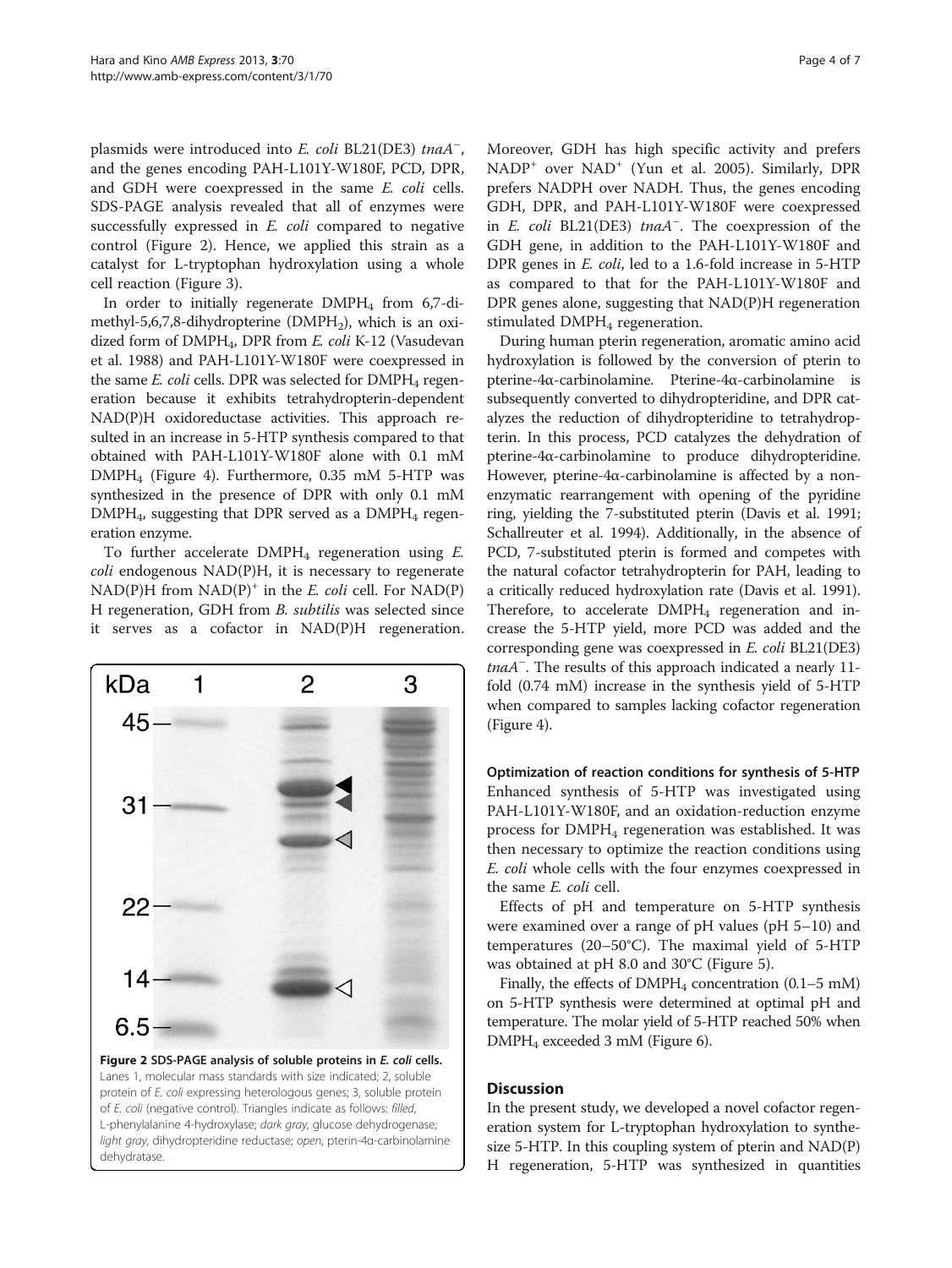<span id="page-4-0"></span>

exceeding the concentration of the pterin added, which is necessary for L-tryptophan hydroxylation.

We recently used site-directed mutagenesis to engineer CviPAH, which exhibited high L-tryptophan hydroxylation activity. Comparison of the crystal structures of CviPAH with human L-tryptophan 5-hydroxylase led to the hypothesis that L101 and W180 in CviPAH were responsible for cofactor and substrate affinity, respectively, and we consequently engineered the CviPAH L101Y-W180F mutant enzyme (Kino et al. [2009](#page-6-0)). While higher hydroxylation activity toward L-tryptophan was achieved



by CviPAH L101Y-W180F, the cofactor pterin is still essential for the aromatic amino acid hydroxylase reaction, and because pterin is an expensive reagent for industrial applications, there is a demand for a more cost-effective process to provide pterin. To accomplish this, we focused on developing a pterin-regeneration system. Additionally, since human pterin recycling enzymes from the brain and other tissues have been investigated and it is known that NAD(P)H is necessary for pterin regeneration, we hypothesized that if this process could be reconstructed in E. coli, L-tryptophan hydroxylation with regeneration of the cofactors pterin and NAD(P)H could be established, leading to efficient 5-HTP synthesis (Figure 3). NAD(P)H can be regenerated using dehydrogenase-coupling processes, including GDH, formate dehydrogenase, and alcohol dehydrogenase; therefore, we utilized GDH from Bacillus subtilis to regenerate NAD(P)H and pterin due to its high enzyme activity and stability.

Currently, 5-HTP is produced by extraction from the seeds of the African plant G. simplicifolia. Several attempts have been made to synthesize 5-HTP using chemical or enzymatic syntheses; however, these have proven to be unsuitable from an industrial perspective. Therefore, we focused our attention on microbial L-phenylalanine 4 hydroxylase because this enzyme hydroxylates L-tryptophan to 5-HTP, and L-phenylalanine to L-tyrosine. Although engineered CviPAH exhibited high L-tryptophan hydroxylation activity, the enzyme required L-tryptophan and equimolar concentrations of the cofactor pterin, which is an expensive and scarce compound in the industry. Hence, we proposed and constructed a novel cofactor regeneration process coupled with amino acid hydroxylation. Using microbial genome information, we reconstituted three enzymes, PCD, DPR and GDH, for pterin regeneration, and coexpressed the corresponding genes in E. coli. When the resulting E. coli tryptophanase-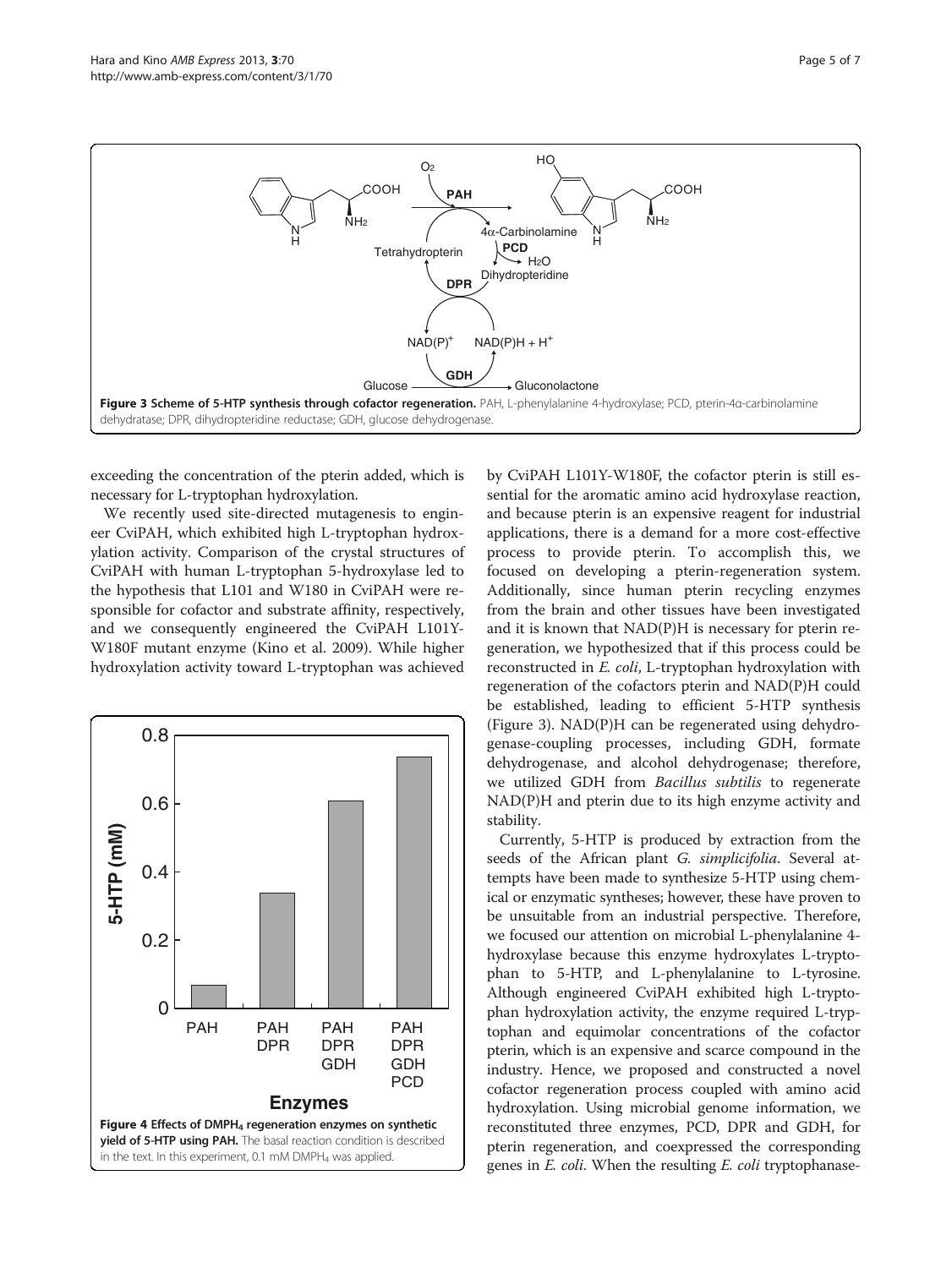<span id="page-5-0"></span>

deficient mutant expressing CviPAH-L101Y-W180F, PCD, DPR, and GDH was used as a whole cell catalyst, higher L-tryptophan hydroxylation activity was observed than that seen with E. coli expressing the gene encoding Cvi-PAH alone (Figure [4](#page-4-0)), suggesting that pterin regeneration was functionally affected.

Indeed, the regeneration process is effective for the production of 5-HTP to some extent, although this approach could not effect conversion of all of the available L-tryptophan into 5-HTP. As shown in Figure [4](#page-4-0),



the maximum yield of 5-HTP was 0.74 mM in the presence of 0.1 mM  $DMPH_4$ , suggesting that the total turnover number is 7.4 mole/mole. On the other hand, the total turnover number is less than 1 mole/mole in case of  $>3$  mM DMPH<sub>4</sub> addition (Figure 6). Previous studies suggested that GDH should promote further NAD(P)H regeneration; however, complete pterin regeneration was still difficult to achieve, which may be due to instability of the pterin. Several studies have reported that pterin-4α-carbinolamine, an oxidized form of pterin, can spontaneously convert to an undesirable 7-substituted pterin (Curtius et al. [1990a](#page-6-0); Curtius et al. [1990b](#page-6-0); Davis et al. [1991](#page-6-0); Thony et al. [2000](#page-6-0)). Once this 7-substituted compound is formed, the pterin regeneration cycle is hampered, since the hydroxylase reaction is partially uncoupled (Schallreuter et al. [1994\)](#page-6-0). To avoid the formation of 7-substituted pterin and accelerate pterin regeneration, PCD, or "phenylalanine hydroxylase-stimulating protein" (Hauer et al. [1993;](#page-6-0) Huang et al. [1973\)](#page-6-0), was supplied to stimulate the regeneration system. While a minor stimulatory effect was observed, only a slight increase in 5-HTP was achieved (Figure [4\)](#page-4-0). This effect is likely due to the unnecessary accumulation of pterin analog such as 7-substituted pterin, and this problem must be resolved in order to achieve complete conversion of L-tryptophan to 5-HTP.

In summary, we report the development of a novel pterin regeneration process for enhanced L-tryptophan hydroxylation. Although the efficiency of pterin regeneration is expected to improve with further enhancements to the regeneration enzymes, this regeneration process represents a powerful tool for practical amino acid hydroxylation using aromatic amino acid hydroxylases, including L-phenylalanine 4-hydroxylase, L-tyrosine 3-hydroxylase, and L-tryptophan 5 hydroxylase.